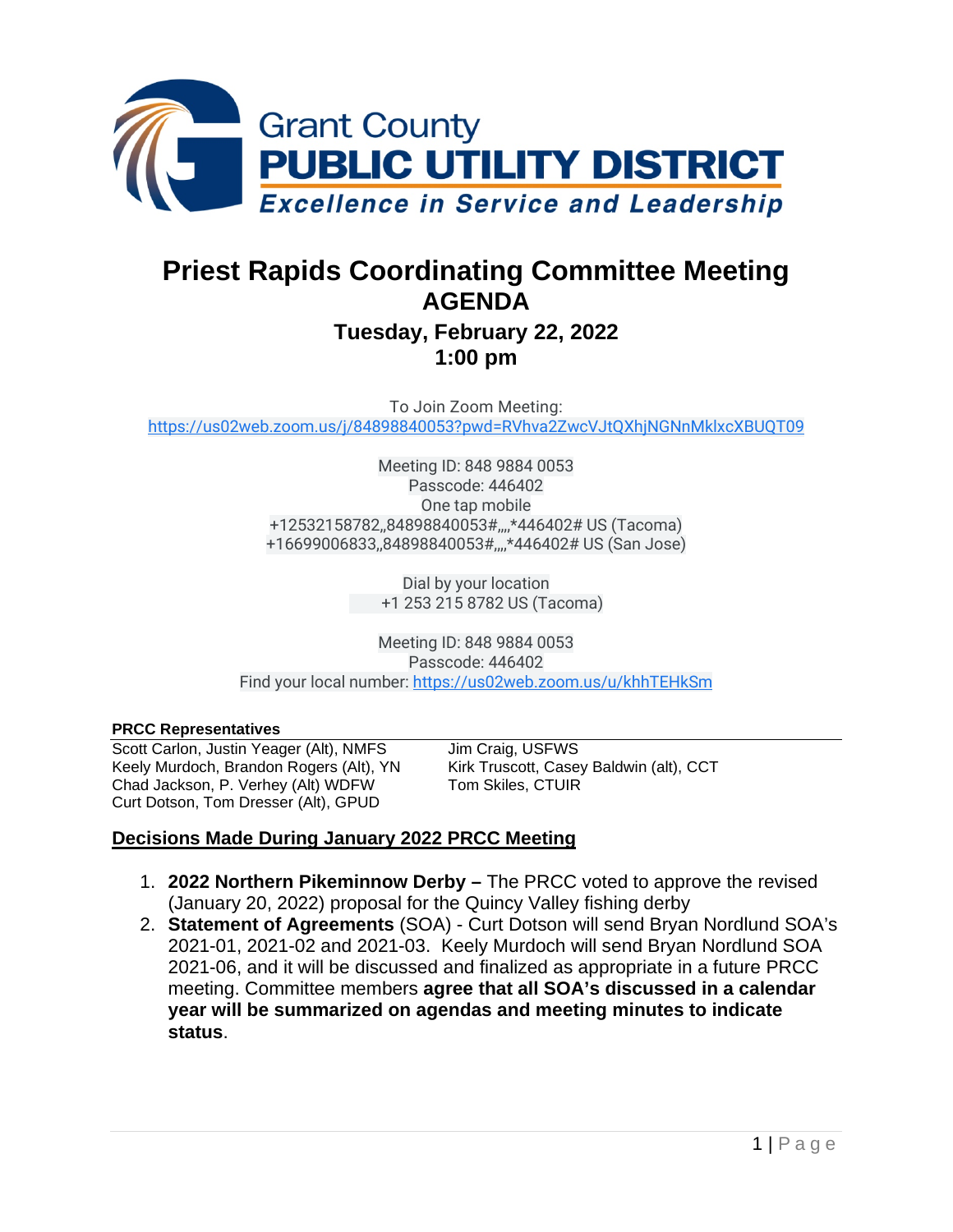# **Agenda**

# **I. Welcome, Announcements and Introductions**

Remembering Rex Buck

#### **II. Agenda Review**

#### **III. Meeting Minutes Approval**

A. January 25, 2022, PRCC meeting minutes – January meeting minutes were distributed by Bryan Nordlund by email on February 3. Comments will be due by March 3, 2022 but can be voted on as final at the February PRCC meeting if all members are ready.

#### **IV. Status of Actions Items from January 25, 2022, Meeting**

- **2021 Fish Count Discrepancies** Curt Dotson will bring the concerns on discrepancies in fish counts between Priest Rapids and Rock Island to Grant PUD staff who operate the fish ladders and do fish counting to share ideas for solutions at the January meeting (continuing).
- **SOA 2021-06** New facilitator performance evaluation was discussed, and specific performance metrics are in development(?). Future PRCC meeting may include discussion of these metrics. In the interim**, Bryan Nordlund intends to call individual members** to receive feedback on how his performance might be improved or if adequate facilitation is being provided.
- **Curt Dotson will check with Dave Duvall on status** of "Barkley Irrigation Co Permanent Point of Diversion, Completing Implementation of the Permanent Solution Habitat Project" (continuing).
- **In progress** Follow-up on Corp/BOR Avian Predation Management (Carlon and Dotson).
- **Complete and On-Going** Email distribution of PRFF, Habitat and Hatchery subcommittee materials (Nordlund).

# **V. 2021 Fish Passage Operations Report**

*Update on investigations for fish count discrepancy:* Updates from Curt and PRCC discussion.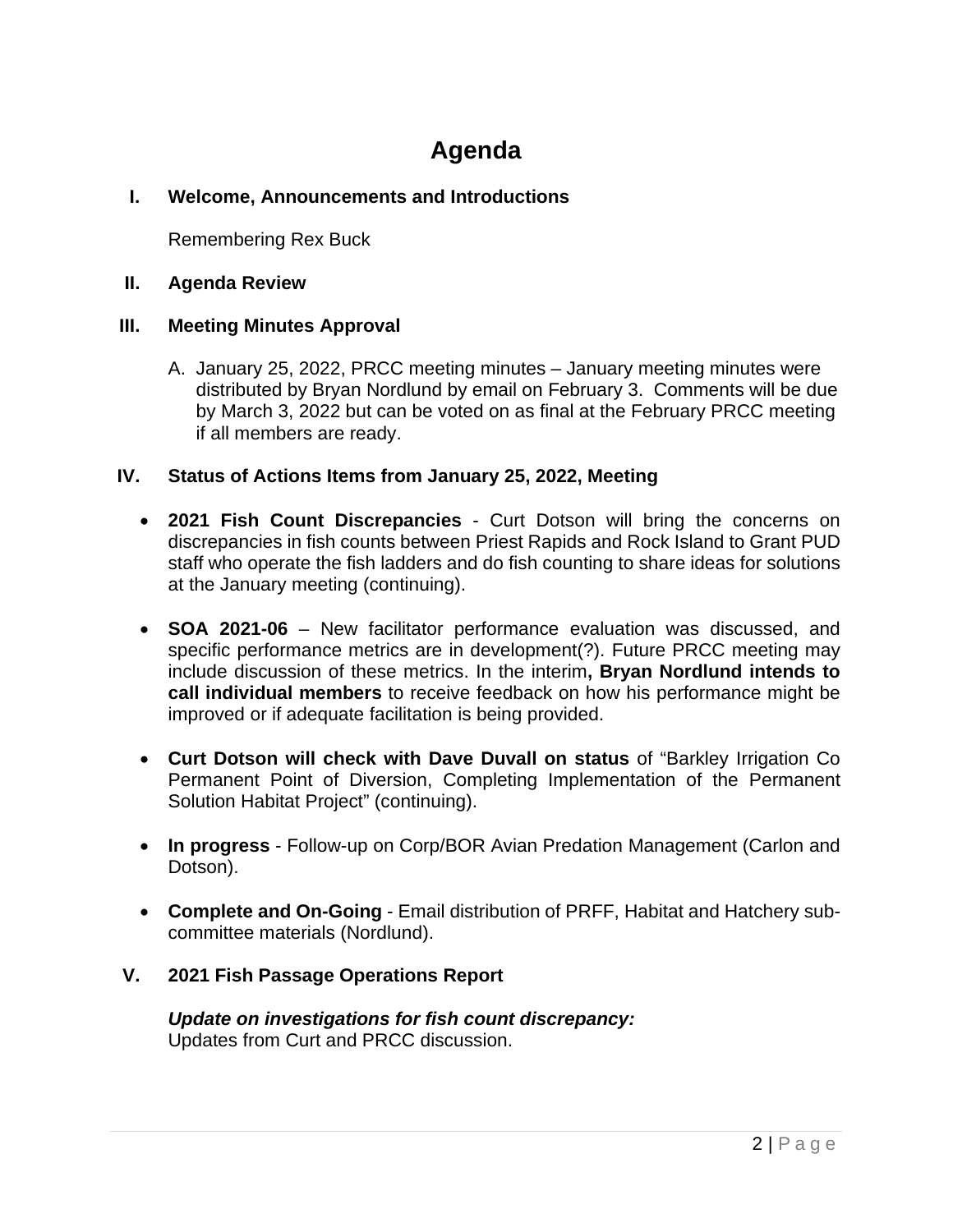#### *Fish ladder inspections:*

Tom Skiles performs monthly ladder inspections at the GPUD dams for the fisheries agencies and tribes. Tom reported that this year's inspections are now complete and inspection data compiled. Inspections should start up again in April of 2022.

#### *Fish spill updates:*

Spill season is over for 2021.

| Project/Life<br><b>Stage</b>   | <b>Spring</b><br><b>Chinook</b> | <b>Summer</b><br><b>Chinook</b> | <b>Sockeye</b> | Fall<br><b>Chinook</b> | <b>Steelhead</b> | Coho  |
|--------------------------------|---------------------------------|---------------------------------|----------------|------------------------|------------------|-------|
| <b>Priest Rapids</b><br>adults | 13105                           | 49315                           | 76855          | 51625                  | 2808             | 47990 |
| <b>Rock Island</b><br>adults   | 12332                           | 52076                           | 109367         | 16013                  | 4558             | 64296 |
| <b>Priest Rapids</b><br>jacks  | 1447                            | 2298                            |                | 2289                   |                  | 1640  |
| Rock Island-<br>jacks          | 1469                            | 2339                            |                | 1157                   |                  | 1878  |

#### *Final fish counts for 2021 (April 15 – November 15)*

- **VI. Continued discussion and vote on RTR tern predation NNI proposal (see Jan 22 email distribution).**
- **VII. Geoff McMichael presentation (1:30) – Non-Native Predator Recruitment**  (NNI funded – see report Bryan Nordlund forwarded on October 4, 2021)
- **VIII. SOA 2021-06 – any additional PRCC discussion?**
- **IX. 2022 PRCC field trip**
- **X. Fish Ladder Water Temperature report – DOE 401 Compliance (Tom/Curt)**
- **XI. GPUD letter to NOAA – request clarifying survival performance standards (Tom D.).**
- **XII. 2022 NNI Fund contribution (Tom D.)**

# **UPDATES**

#### **XIII. Review of Outstanding NNI Funded Projects**

*A. Lower Wenatchee Instream Flow Enhancement Project Phase II* –

Bryan will continue to pursue TU for a discussion regarding projects status. Lower Wenatchee Instream Flow Enhancement Project, Phase II Project – Kate Terrell indicated the sponsor (Trout Unlimited) continued coordination